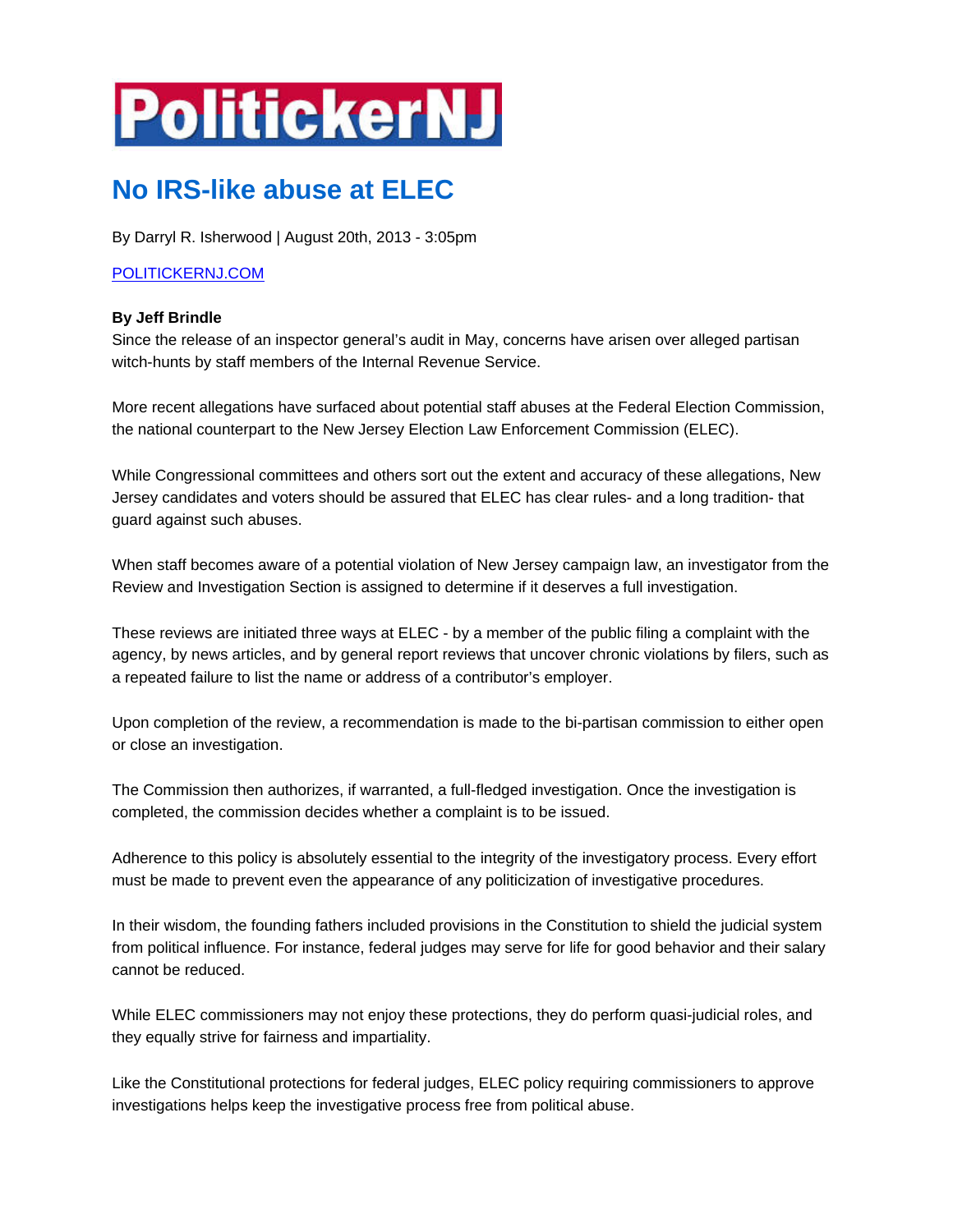As the Four Circuit Court of Appeals declared in North Carolina Right to Life v. Leake (2008), "Unguided regulatory discretion and the potential for regulatory abuse are the very burdens to which political speech must never be subject."

For staff to initiate an investigation without Commission authorization would be a serious breach of policy, one that would undermine trust in government.

In the case of the FEC, Congressional Republicans earlier this month released emails between IRS official Lois Lerner and FEC attorney William Powers involving the status of two conservative independent groups- American Future Fund and American Issues Project.

During a May hearing about separate allegations that IRS employees targeted conservative groups, Lerner invoked her Fifth Amendment right against self-incrimination. Lerner, who is on leave from the IRS, also is the FEC's former senior enforcement officer.

The House Oversight committee has demanded by Wednesday (August 21) all communications between the IRS and FEC dating back to 2008.

American Issues Project drew attention during the 2008 presidential campaign by running negative campaign advertisements that linked Barack Obama to a 1960s radical. What made the group's ads particularly galling to Democrats was the fact that the group was financed by a Texas billionaire who also was a major backer of the Swift Boat Veterans for Truth committee that assailed Democrat John Kerry in his unsuccessful 2004 presidential bid. In response to the 2008 attacks, a prominent Democratic attorney filed an FEC complaint against American Issues Project.

According to Kimberly A. Strassel, whose column Potomac Watch appears in the Wall Street Journal, the emails suggest that "staff at the Federal Election Commission have engaged in their own conservative targeting."

FEC Chairwoman Ellen Weintraub, a Democrat, has said she was unaware of the emails between FEC and IRS employees. "If there was any evidence or targeting based on ideology, that would be extremely serious, but I have no seen any evidence of that," she told CNN on August 6.

Others have cautioned about a rush to judgment until more details are known. "There are many legitimate or at least innocuous reasons for the FEC and the IRS to be sharing information about politically active nonprofits. The two agencies share regulatory oversight authority,'' said James P. Joseph of Arnold & Porter LLP in an August 7 article by the Tax Analysts, a tax news group.

But outgoing FEC Commissioner Donald McGahn, a Republican, also told CNN that contacts between FEC and Lerner are "probably out of the ordinary." The situation, he said, "creates the appearance that people are being selectively targeted. And that's something that should never happen."

On May 9, McGahn and two other Republican FEC members overrode two Democratic commissioners to dismiss the complaint against American Issues Project.

In a "Statement of Reasons" issued July 25, the three commissioners gave a 26-page rationale for why they decided the group was not a political committee subject to FEC regulation. Their basic finding-that the nomination or election of candidates was not its major purpose. Some believe the ruling could lead to even greater use of 501(c) non profit groups, which do not disclose their contributors, for political campaigns.